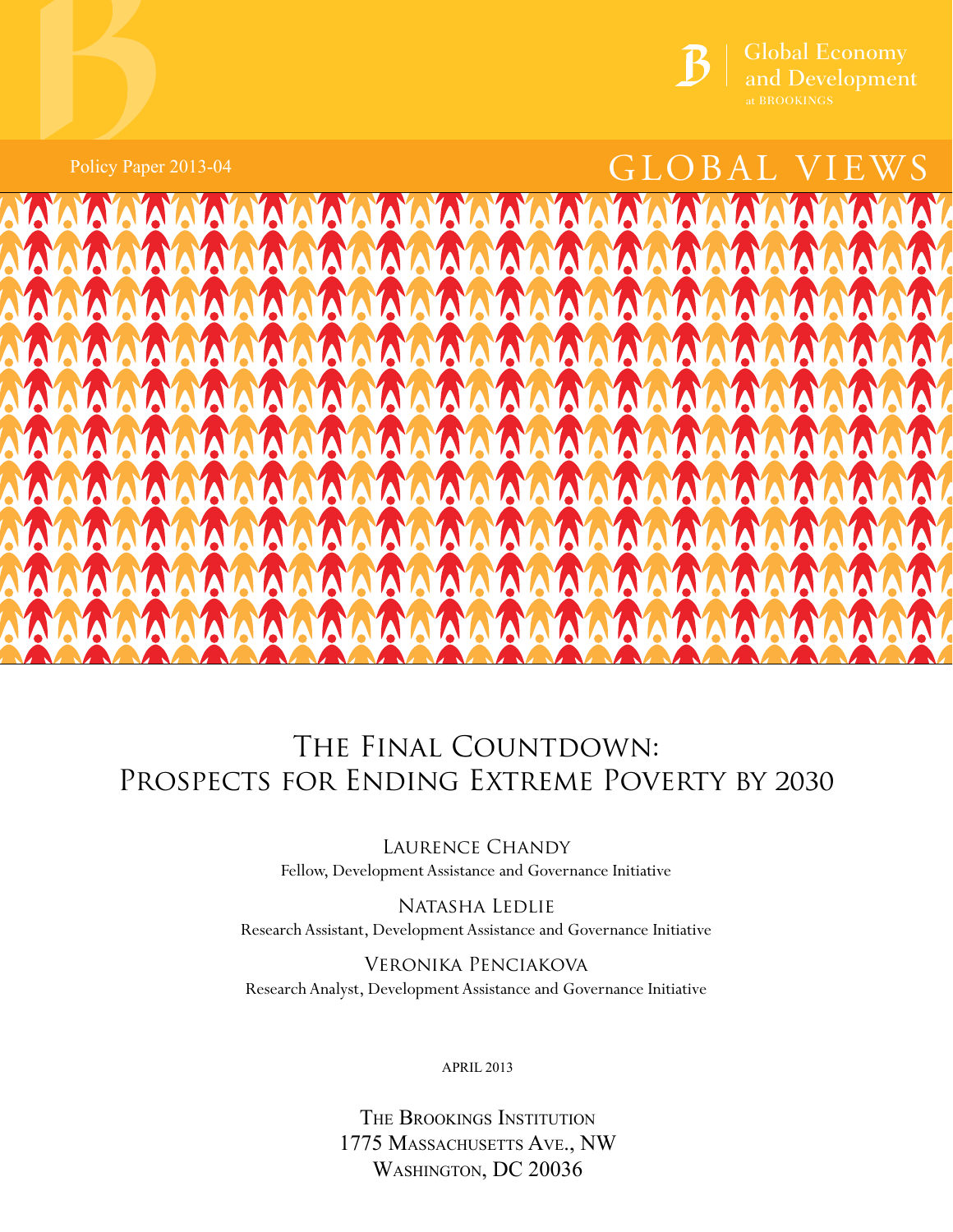# **Introduction**

Between 1990 and 2010, the share of the population of the developing world living in extreme poverty was cut in half. This fulfilled the first and foremost Millennium Development Goal (MDG1a) five years ahead of schedule. Moreover, it would appear to bring the end of extreme poverty within reach. If the same rate of global progress is sustained, extreme poverty will be eliminated in 2030. In other words, if it took 20 years to lift half the world's poor above the poverty line, a further 20 years should take care of the other half. This has rightfully got people excited. In the words of Bono, "The zero zone…is just around the corner".1

What are reasonable expectations for how poverty will unfold over the coming years? How feasible is it for extreme poverty to be eliminated by 2030? And what factors will determine progress toward this goal?

This paper attempts to answer these questions. We develop a number of scenarios based on some carefully derived assumptions to better understand the future trajectory of global poverty. Predicting poverty is a fool's errand so it would be wrong to place too much stock on poverty estimates derived from any one scenario. Nevertheless, we are able to make some reasonably strong statements about the prospects for ending extreme poverty and its sensitivity to different factors.

Extreme poverty is defined here by the narrowly construed, but widely used, consumption-based poverty line of \$1.25 a day measured in 2005 international prices. This is the poverty line used in MDG1a.

In the remainder of this paper, all references to poverty refer to extreme, consumption-based poverty. We are acutely aware that the two are not the same, but drop the prefixes for the sake of brevity.

# **The Scenarios**

The prevalence of poverty in a country can be derived from two pieces of information: the mean level of consumption per person, and the distribution of consumption around that mean (i.e., how consumption levels across the population vary from the average). We develop our baseline scenario based on the best available information for how these two factors might change in each developing country between now and 2030.

Projections for the growth in consumption per person are readily available from the Economist Intelligence Unit. Changes in distribution over time follow no discernible trend and have no established correlates so we assume the distribution of consumption in each country remains unchanged from the most recent available data. Poverty levels are then calculated for each country and aggregated to obtain a global total for each year. (See Technical Appendix for further details).

The baseline scenario is illustrated in Figure 1 as a continuation of official poverty estimates which end in 2008. The global poverty rate falls from 22.4 percent in 2008 to 9.9 percent in 2020, to 5.4 percent in 2030. This brings the total number of people living in poverty down to approximately 386 million by the end of the period.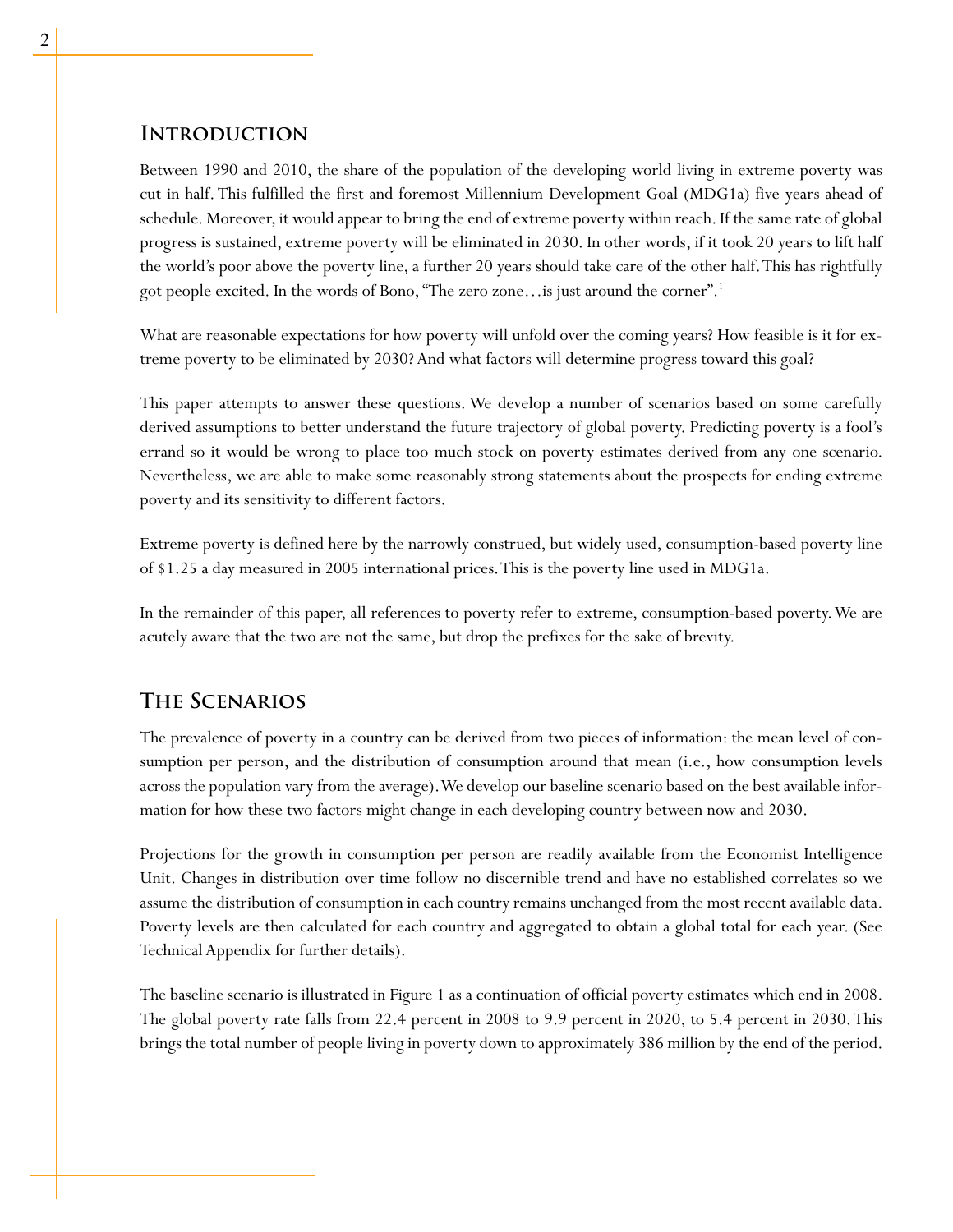#### **Figure 1: Baseline Scenario**



*Source: World Bank PovcalNet database and authors' calculations*

The baseline scenario represents our best bet for the future, but it is not a bet we would be inclined to take. While it is based on the best information we have, our knowledge about the future is necessarily limited. Our baseline assumptions and the poverty estimates which they generate are one of many plausible outcomes.

A more credible approach is to derive a range of plausible poverty outcomes based on alternative scenarios for how mean consumption per person and the distribution of consumption in each country might evolve. This range represents neither the limits of what is possible, nor confidence bands for our baseline, although it is intended to serve as a rough proxy for the latter.

Our alternative scenarios for consumption growth assume that the projections used in our baseline for each country are consistently wrong in one or other direction by 2 percentage points each year. This is based on the differences we observe historically between forecasts and reported data. Maintaining our original assumption regarding the distribution of consumption, these scenarios generate a range of poverty estimates around our baseline (Figure 2). If consumption growth consistently exceeds baseline projections, the global poverty rate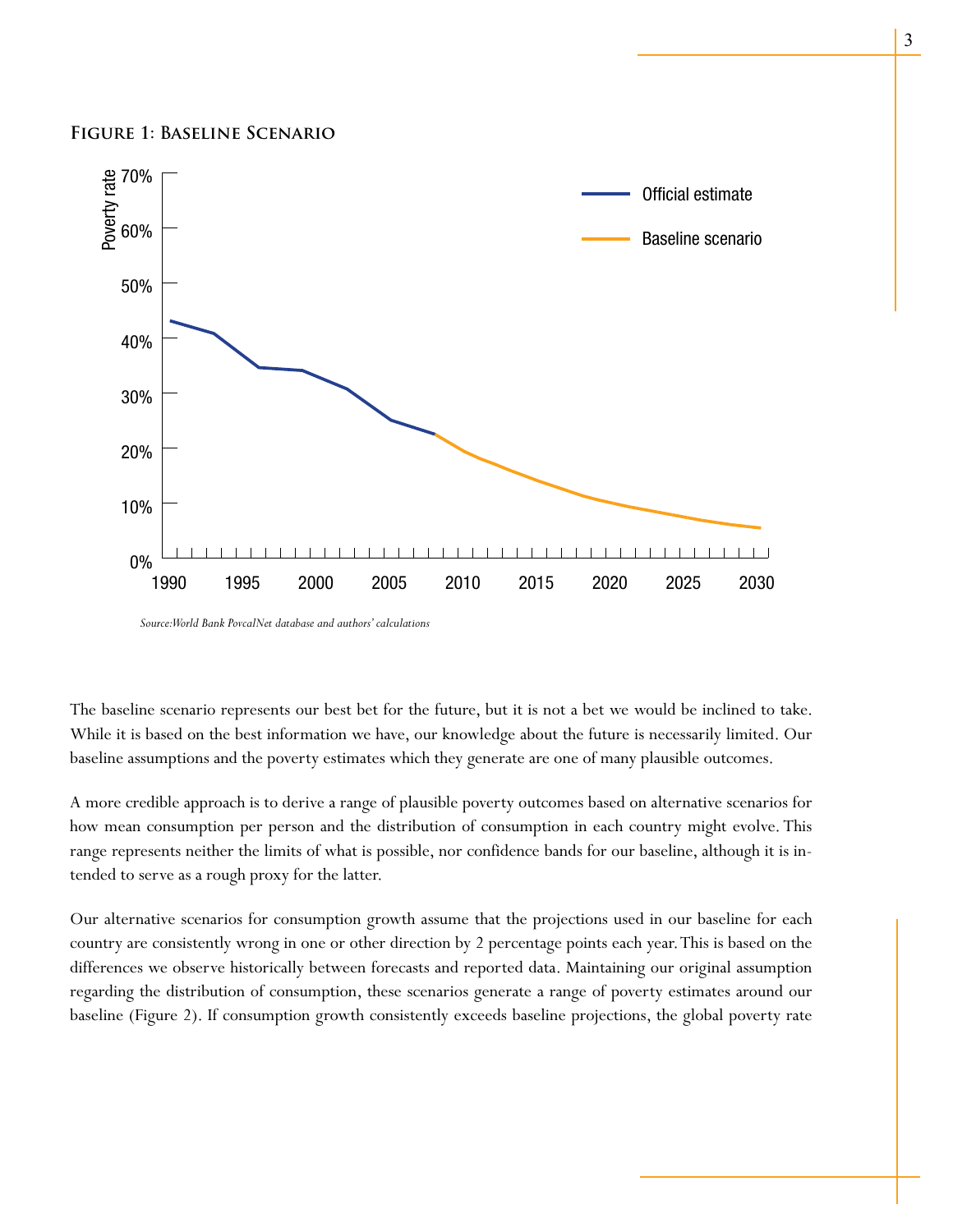could fall to 3.1 percent by 2030. If instead consumption growth in each country persistently falls short of projections, 9.7 percent of the developing world could remain under the poverty line at the end of the period.

# **Figure 2: Poverty range based on alternative scenarios for consumption growth and distribution, respectively**



*Source: World Bank PovcalNet database and authors' calculations*

Modeling changes in the distribution of consumption is complicated as it requires specifying who gains at the expense of whom. One hypothesis which has recently received a lot of attention submits that differences in the distribution of consumption, both across countries and within the same country over time, follow a stylized pattern and can largely be explained by the competition for shares of total consumption in each economy between the poorest 40 percent and the richest 10 percent of the population. We are agnostic about the validity of this claim but find it useful as a basis for modeling distribution changes within each country in the absence of more persuasive alternatives.

For our scenarios, we assume that the shares of total consumption held by the poorest 40 percent and the richest 10 percent in each country steadily shift in favor of one or other group between 2010 and 2030. These shares move upward or downward in increments of a quarter of a percentage point per year, reflecting the scale of long term distribution trends observed in historical data. Figure 2 illustrates the range of poverty estimates that are generated assuming a persistent decline or improvement in the distribution of consumption in each country, while maintaining our baseline projections for consumption growth. Poverty numbers for 2030 range from 3.2 percent under a narrowing distribution to 9.7 percent under a widening distribution.

A final step is to combine our scenarios for how consumption and distribution will change in each economy. This generates a wider range of poverty estimates based on the interaction of changes in consumption and distribution (Figure 3). Under the worst case (low growth, worsening distribution) scenario, poverty in 2030 will remain prevalent at 15.2 percent. Under the best case (high growth, improving distribution) scenario, poverty falls tantalizingly close to zero, reaching 1.4 percent.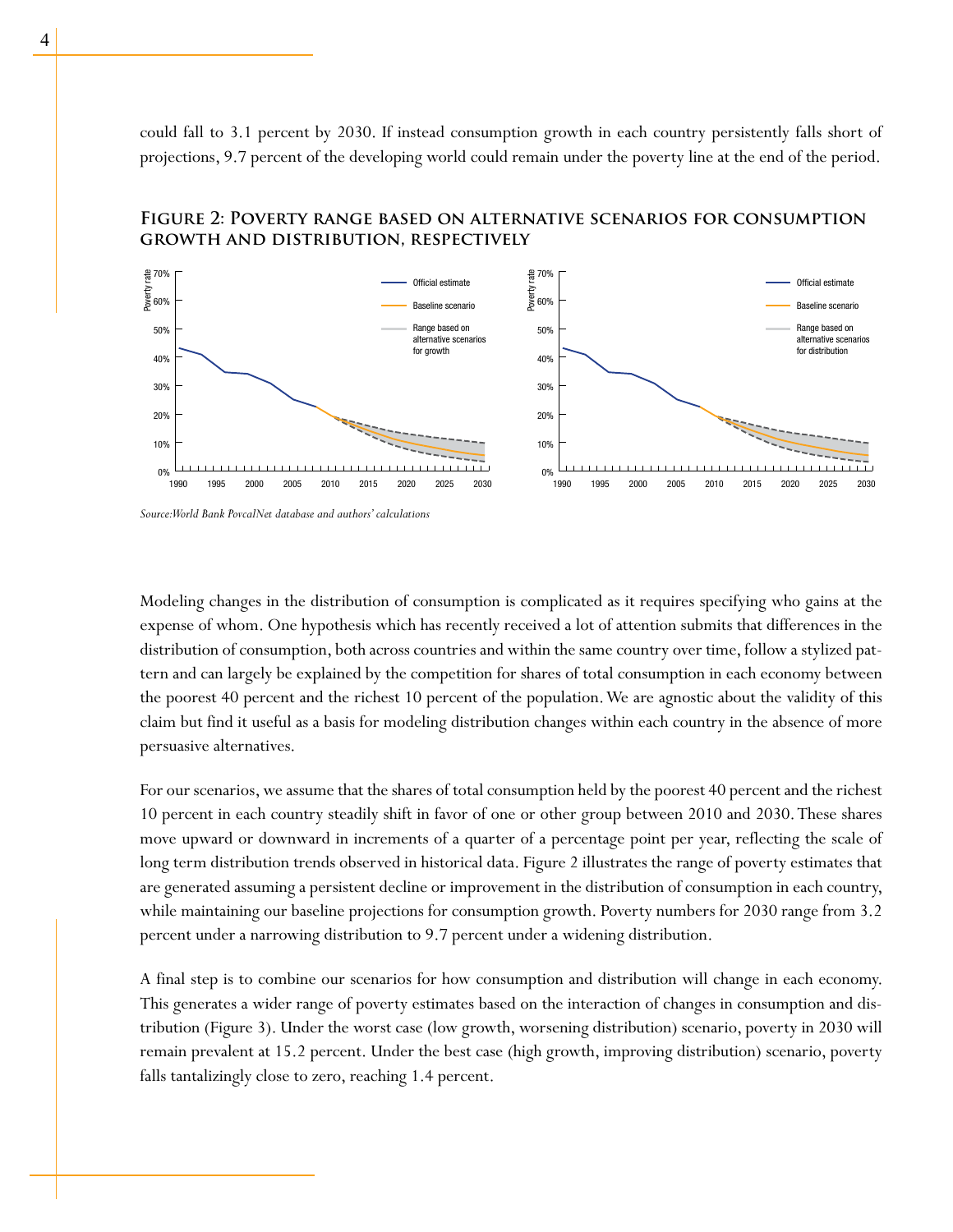# **Figure 3: Poverty range based on alternative scenarios for consumption growth and distribution combined**



*Source: World Bank PovcalNet database and authors' calculations*

A few points are worth noting here. First, the range of poverty outcomes for 2030 is large. This confirms our earlier claim that the future trajectory of global poverty is highly uncertain. Indeed, the likelihood of our baseline scenario for 2030 being realized—to within, say, 50 million people—appears remote. Poverty numbers for 2030 are highly sensitive to changes in consumption and distribution between now and then. Second, the range is not symmetric around the baseline: depressed consumption growth and a deteriorating distribution imply greater downside risks (i.e., little poverty reduction) than buoyant growth and an improving distribution imply upside risks. We explore the reasons for this in the next section. Third, getting to the "zero zone", which is defined here as a poverty rate of less than 3 percent, by 2030 is unlikely to occur through stronger than expected consumption growth or an improving distribution alone. Both factors are needed simultaneously.

We are not the first people to explore how the trajectory of global poverty may unfold. Figure 4 overlays our range with projections or scenarios developed by others. These largely fall within our range giving greater confidence to our findings.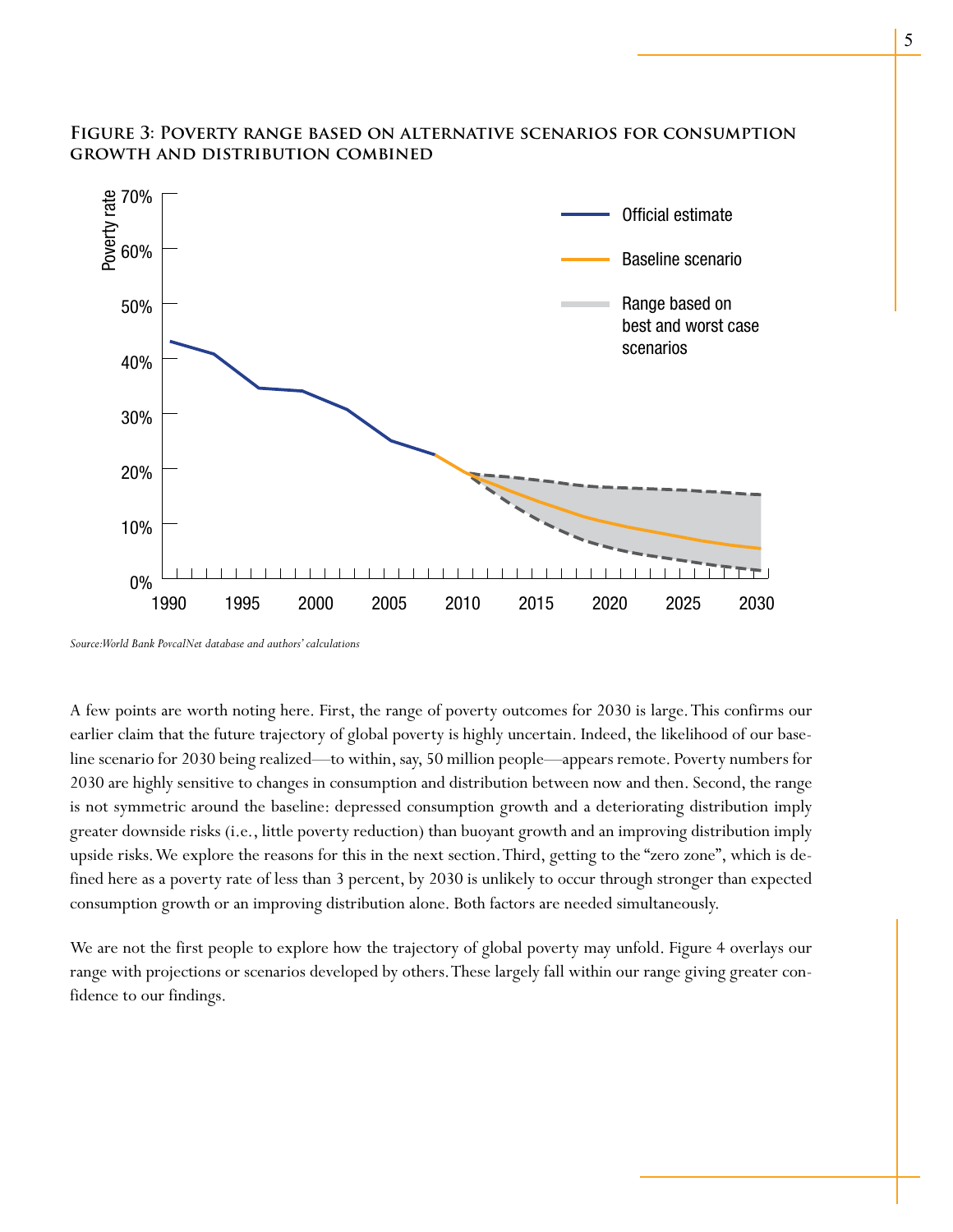# **Figure 4: Comparisons with others**



*Source: World Bank PovcalNet database; World Bank, 2012; Ravallion, 2013; Kenny, Karver and Sumner, 2012; authors' calculations*

# **Counting Down to Zero**

The scenarios described in the previous section are inspiring. Our baseline scenario implies that hundreds of millions of people can escape poverty over the next generation. The asymmetry of our range suggests that such progress is there for the taking; it would be a missed opportunity were this result foregone.

Some, however, will view our scenarios as a disappointment. The ongoing international dialogue over what should replace the MDGs after 2015 has given credence to the idea that poverty can be eliminated in a generation. Our scenarios do not disprove this notion, but the fact that zero poverty does not lie within our range of outcomes for 2030 demonstrates the scale of the challenge.

If this challenge is to be met, it is crucial to understand the factors that limit progress. Only then can an informed effort be made to overcome those factors and to move as close to zero as possible.

As described earlier, poverty will be eliminated if the trend rate of global poverty reduction from the past 20 years—a percentage point a year—is sustained. Figure 1 shows that our baseline scenario keeps up with this trajectory until around 2020, when the line flattens. Even in our best case scenario, progress on global poverty reduction loses ground after 2027.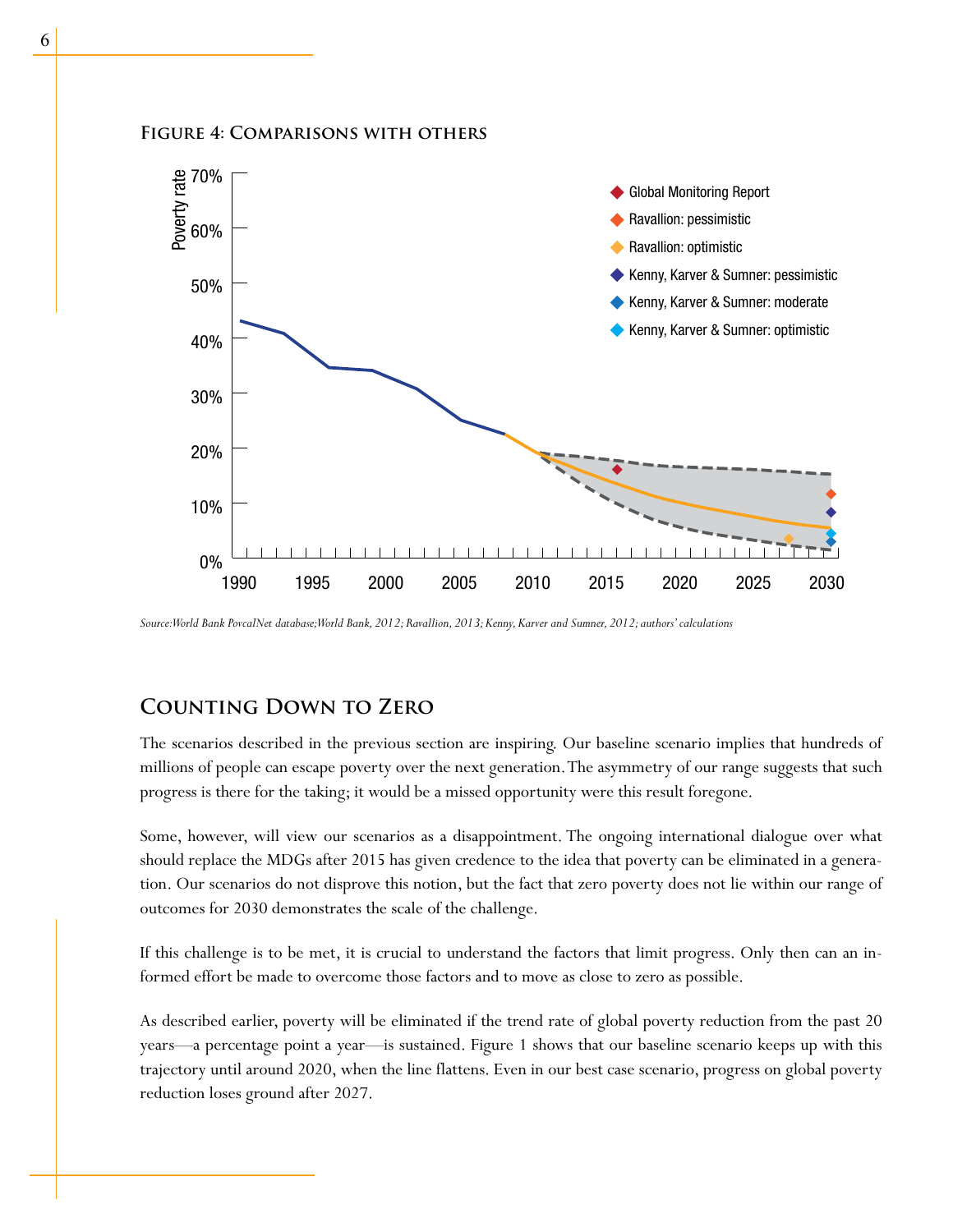This may seem counterintuitive. Our baseline scenario entails a record of robust consumption growth and stable distribution across the developing world that is at least equal to the performance of the past 20 years, while our best case scenario is far superior. Why then should progress against poverty slow down?

We unpack this problem in three steps. Each provides a unique and complementary viewpoint for observing the countdown to zero and identifying what is needed to move closer toward that goal.

# *The view from the poverty line*

We begin by looking again at the pattern of poverty reduction but this time in terms of the movement of poor people across the poverty line. The probability density functions in Figure 5 allow such a perspective. In each case, the area under the curve represents the population of the developing world arranged according to individuals' level of daily consumption. The height of the curve at any given consumption level reflects the number of people who meet that exact standard of living. Thus the area under the curve to the left of the vertical poverty line (at \$1.25) captures the number of people living in poverty.

# **Figure 5: Probability density functions: 1990, 2000, 2010, 2020 (baseline), 2030 (baseline)**



*Source: Authors' calculations*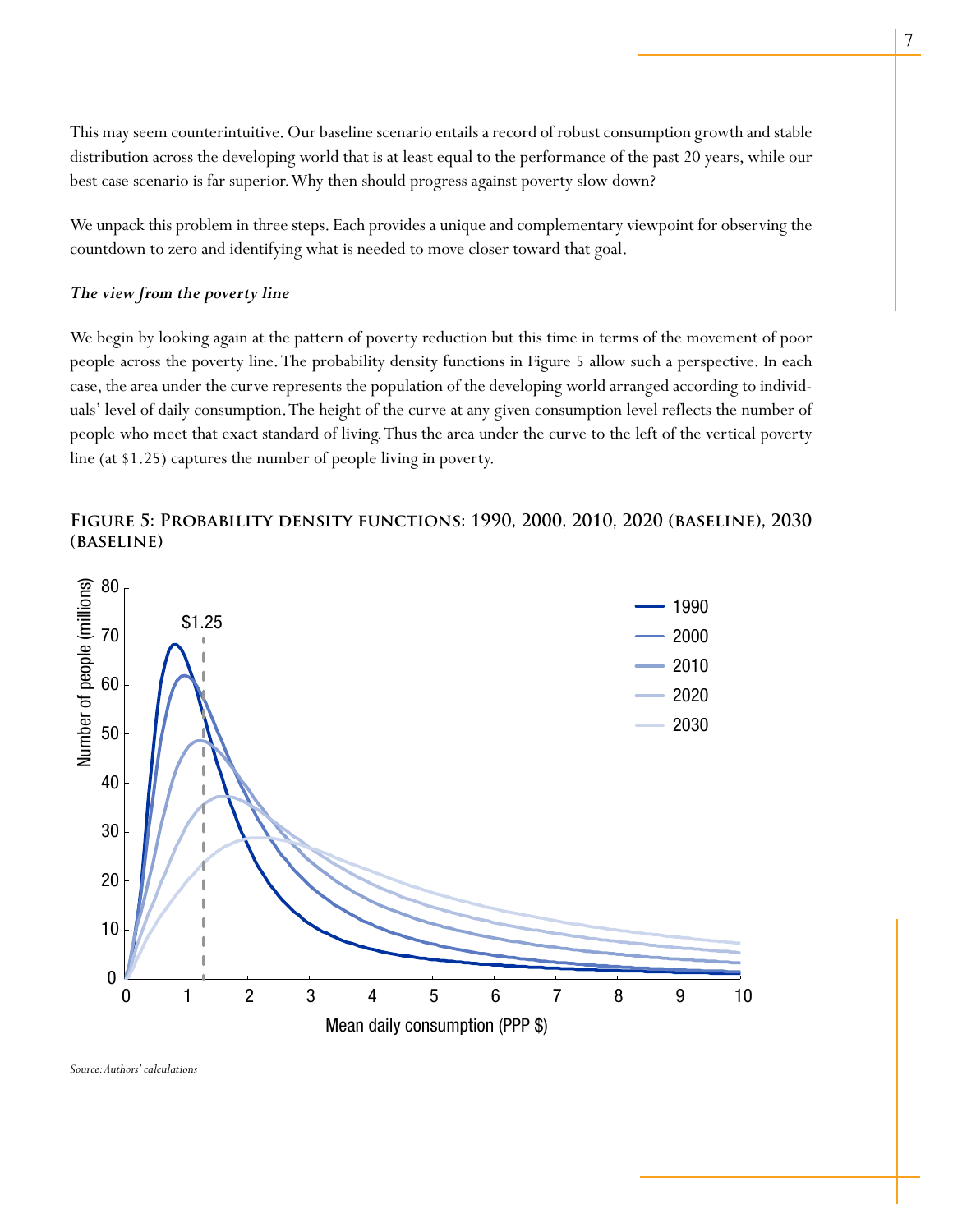From this viewpoint it is evident that the amount of poverty reduction in any given year is not merely a function of recent growth and distribution changes, but of the precise contours of the curve. Specifically, it is driven by the number of people living just below the poverty line—captured by the height of the curve at the poverty line—in the previous year and whether their consumption improves sufficiently to lift them over the poverty line, either as a result of consumption growth, or a redistribution of consumption toward them, or both.<sup>2</sup>

The steady rate of poverty reduction achieved over the period of the MDGs, as illustrated in Figure 1, gives the false impression that the factors enabling this progress have themselves been relatively constant. The truth is much more complex.

In the 1990s, progress in poverty reduction was made possible by a consistently large mass of people lining up behind the poverty line. The number of people in the world living between \$1.20 and \$1.25 a day stood at a little over 100 million each year. Average consumption growth per person in the developing world, weighted by the location of poor people, was relatively modest over the decade at 2.3 percent per year.

In the 2000s, a different dynamic emerged. The number of people lined up behind the poverty line began to fall at the start of the new millennium. By 2010, the number of people living between \$1.20 and \$1.25 a day stood at only 85 million. This was compensated for by stronger consumption growth per person, which rose to 3.1 percent per year on average for the decade.

Throughout both decades, the extent to which people immediately below the poverty line shared in their economies' consumption growth, on average, varied from year to year. However, in several years, these "immediate poor" appear to have lost out, resulting in more sluggish poverty reduction than would have been possible under equitable consumption growth (Figure 6).

Over the next two decades, the dynamic is expected to change again, with important consequences for the speed of poverty reduction.

Today we stand at a momentary sweet spot, where the mode of consumption per person is at the \$1.25 poverty line. That is, there are more people living around the \$1.25 mark than at any other consumption level in the world, as illustrated by the peak of the probability density function. Equitable growth around the world will result in more movement of people across the poverty line than across any other level of consumption.

However, the height of the curve at the poverty line is diminishing precipitously, meaning that the number of immediate poor is continuing to fall. In our baseline scenario, the number of people living between \$1.20 and \$1.25 a day drops to 56 million in 2020—the year when our baseline falls behind the historical trajectory of poverty reduction—and 28 million in 2030. Despite assumptions of slightly stronger consumption growth per person between now and 2030 (averaging 3.4 percent), and growth being equitable, it is not possible to maintain the trend rate of poverty reduction with so many fewer individuals ready to cross the line.

In our best case scenario, consumption growth is stronger still and that growth is skewed toward the poor, but the number of people positioned just below the poverty line drops even lower. By 2028, when our best case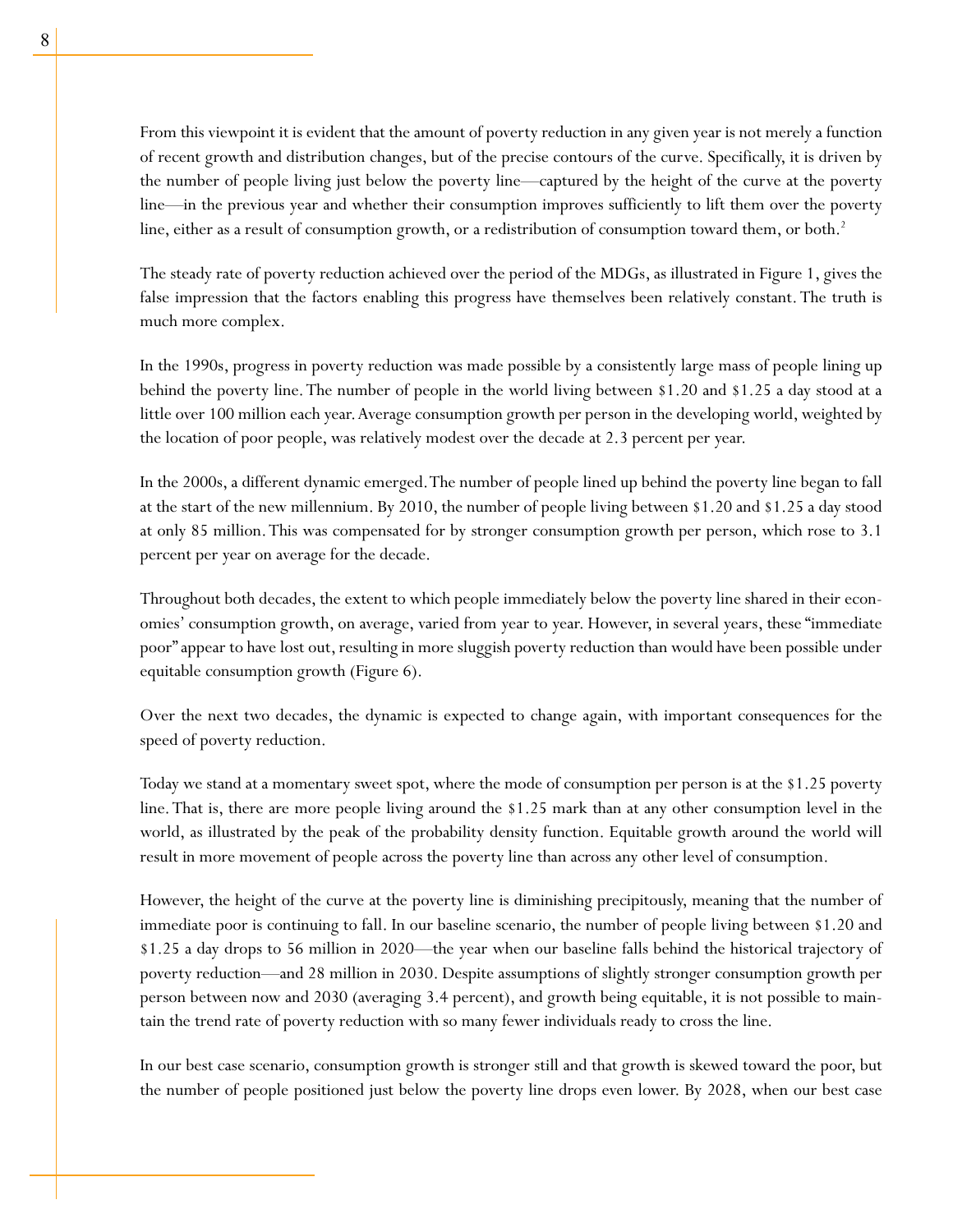

# **Figure 6: Actual poverty reduction versus expected poverty reduction under equitable growth**

*Source: Authors' calculations*

scenario falls behind the trend trajectory of poverty reduction, the number of people living between \$1.20 and \$1.25 a day is less than 15 million. More than 10 times that number stand further back from the line.

Sustaining the trend rate of poverty reduction requires that each year a new set of individuals is primed to cross the poverty line. When one year's immediate poor crosses the \$1.25 a day threshold, those a little further from the poverty line must move up to take their place. The reduction in the number of immediate poor indicated by our analysis suggests that some of the poorest of the poor will struggle to make enough progress to be in a position to escape poverty over the next 20 years. Even in our best case scenario, many poor people remain some distance behind the poverty line in 2030.

## *The three giants*

To delve deeper into these issues and to explore our scenarios from a different angle, we look beneath the global level to the performance of China, India and sub-Saharan Africa. Together, they account for three-quarters of the world's poor people, within a 3 percentage point margin, in each year since official poverty estimates began. An examination of their record and future prospects can therefore help in understanding the properties of global poverty aggregates.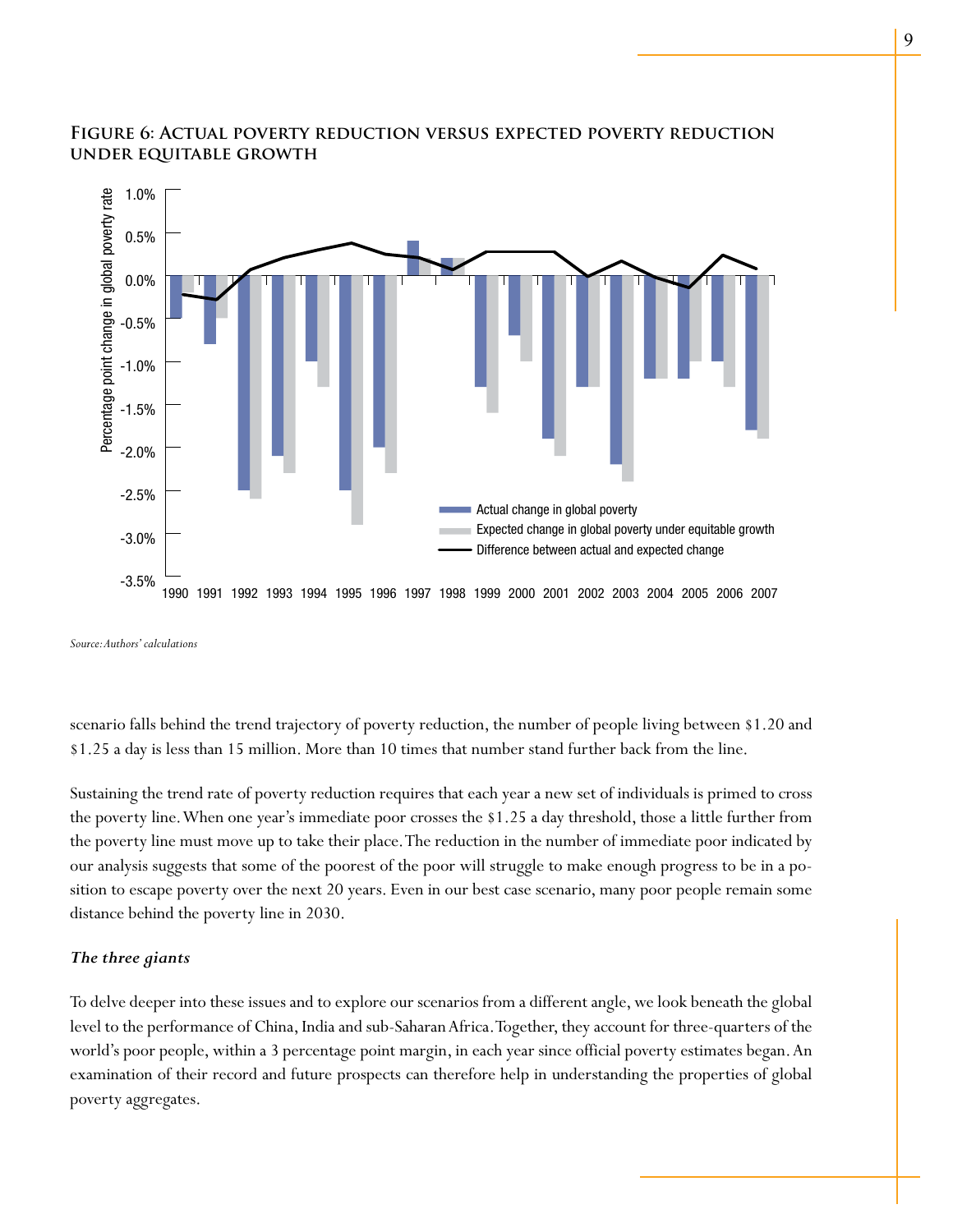Figure 7 shows the contribution of the three regions to the annual percentage point reduction in global poverty reduction between 1990 and 2030, combining official estimates with our baseline scenario. This illustrates again how the drivers of progress on poverty reduction are changing. The 40-year period resembles a relay race in which responsibility for leading the charge on global poverty reduction passes from China to India to sub-Saharan Africa.

# **Figure 7: Average annual percentage point reduction in global poverty between 1990 and 2030 (official estimates and baseline scenario)**



*Source: Authors' calculations*

This dynamic can be more richly observed using probability density functions (Figure 8). China's relay leg is the most striking. It undergoes a dramatic transformation in which its population, which is initially predominantly poor, disperses over a range of consumption levels beyond the poverty line, driven by rapid, though often inequitable, consumption growth. While the number of people located immediately below the poverty line in China drops off sharply from the mid-1990s onward, the rate of consumption growth is sufficiently fast that its rate of poverty reduction does not let up. In certain years, China alone contributes more than a percentage point reduction in global poverty, singlehandedly keeping the world on its trend path.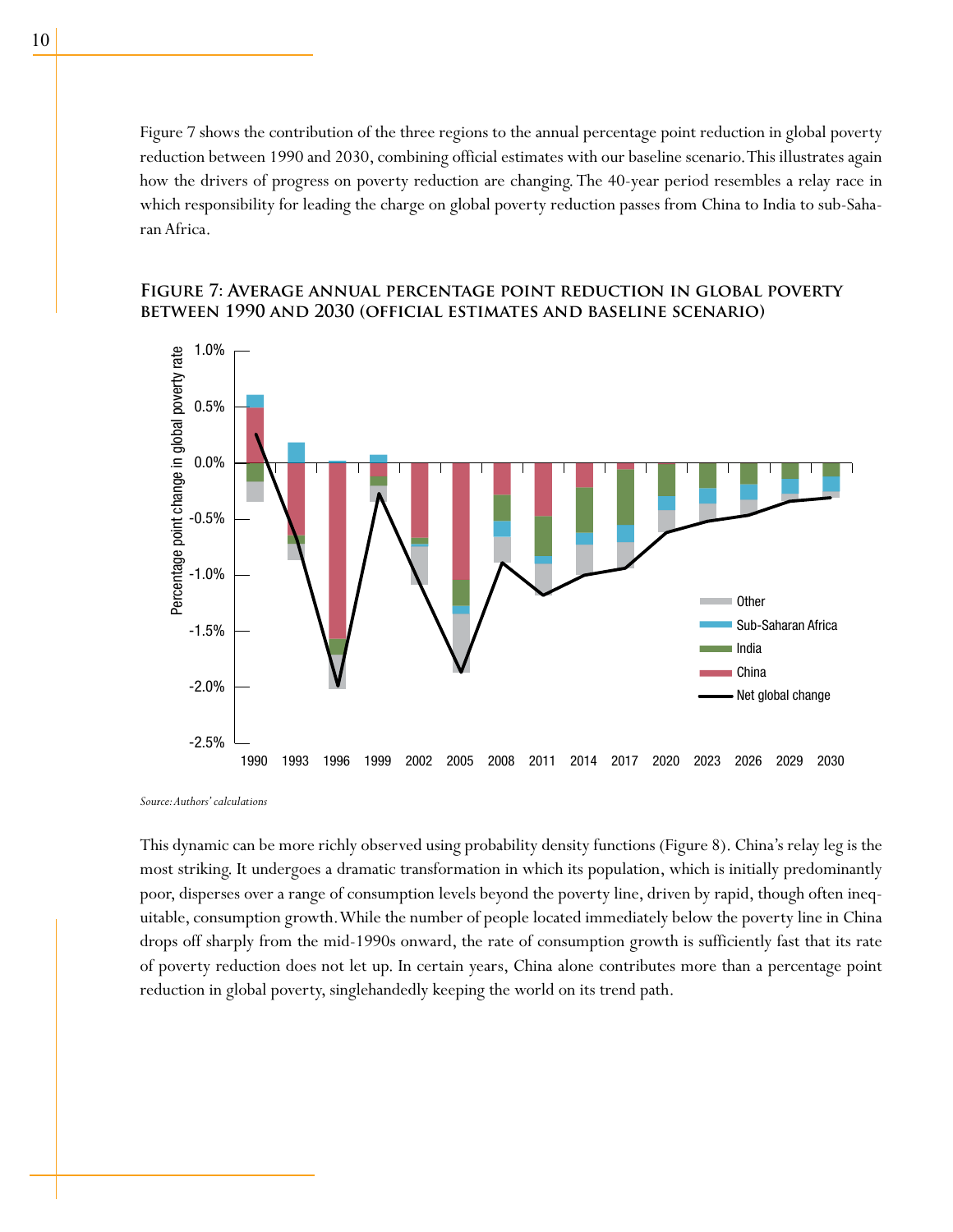# **Figure 8: Probability density functions, China, India, sub-Saharan Africa: 1990, 2000, 2010, 2020 (baseline), 2030 (baseline)**

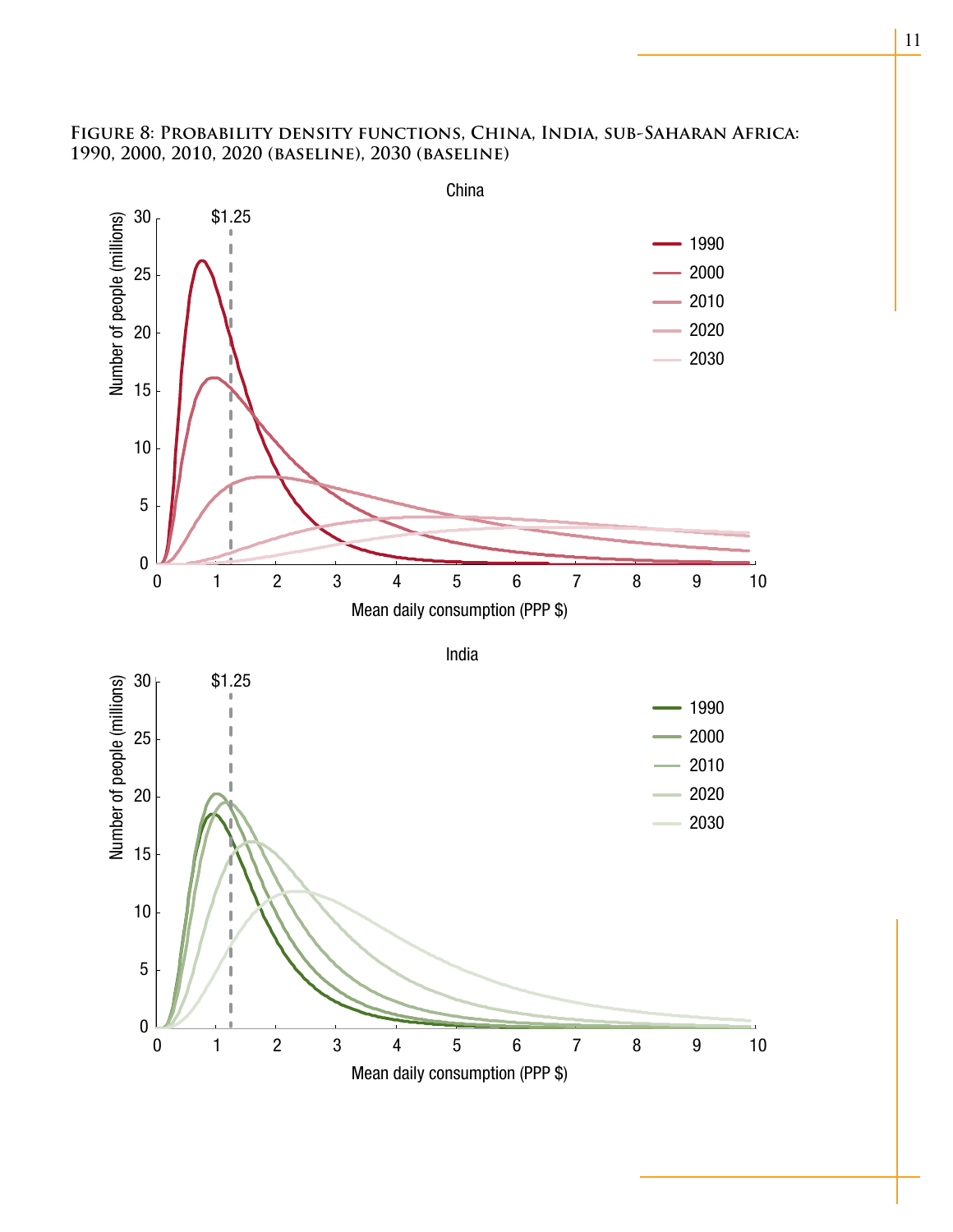

*Source: Authors' calculations*

With China's poverty rate now down in the single digits, the baton has been passed to India. India's mode, like the world's, is situated at the global poverty line. Large numbers of its population are on the precipice of escaping poverty, and others are not far behind, meaning that India has the capacity to deliver sustained progress on global poverty reduction over the next decade based on modest assumptions of equitable growth. India is unlikely to match China's record given its lower forecasts for consumption growth, but it alone can still muster between half and three-quarters of a percentage point reduction in global poverty per year, depending on how its growth and distribution unfold.

Once India's poverty is largely exhausted, it will be up to sub-Saharan Africa to run the final relay leg and bring the baton home. Herein lies the challenge.

Sub-Saharan Africa has historically struggled in its fight with poverty. In recent years, progress has begun yet the region still contains hundreds of millions of poor people, most of whom are located far behind the poverty line. In our baseline scenario, the region records further progress over the next 20 years, but its mode remains to the left of the \$1.25 a day mark. Much of the movement in its curve occurs to the right hand side of the poverty line, implying that some portion of Africa's population could remain impervious to a further 20 years of global economic progress and integration. In this scenario, the region's poverty rate stands at 23.6 percent in 2030.

Stronger consumption growth and distributional change, especially in Africa's poorest countries, can overcome part of this challenge, but not all of it. In our best case scenario, poor people across the continent share more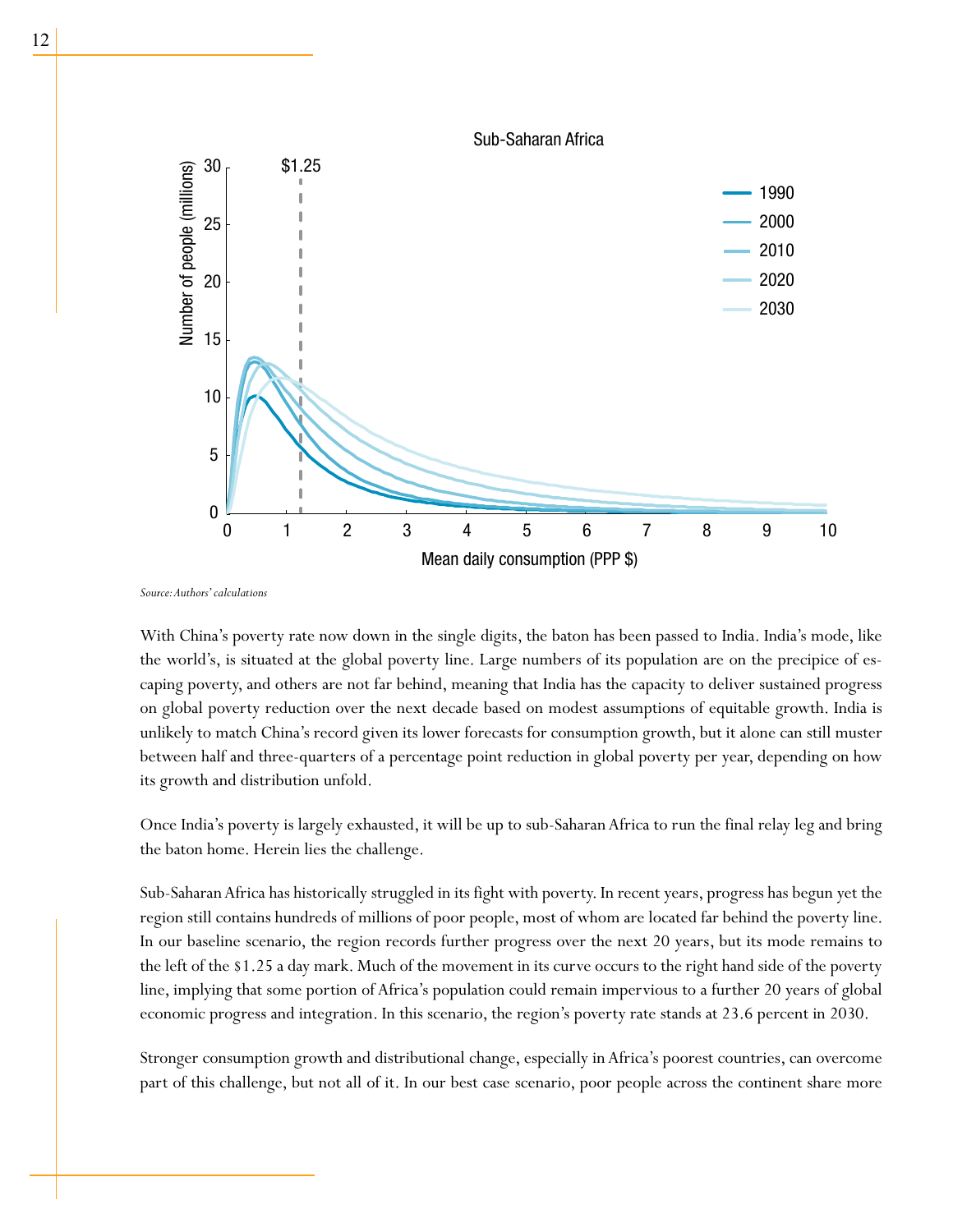fully in the continent's rising prosperity. But given the initial distance of many poor people from the poverty line, 2030 comes too soon for poverty to be eliminated.

Crucially, at no point in any of our scenarios are there as many immediate poor in sub-Saharan Africa as has been recorded by China and India, which would facilitate sharper reductions in poverty. As a result, the region is never expected to contribute more than a 0.3 percentage point reduction to global poverty in a year. This stylized fact, which directly follows from the region's distribution of consumption vis-à-vis the international poverty line, can be captured in poverty elasticity measures. The semi-elasticities in Figure 9 show that poverty is less responsive to growth and distribution changes in sub-Saharan Africa than in India or China at any given poverty rate.

# **Figure 9: Semi-elasticities of poverty to growth and distribution: China, India and sub-Saharan Africa (baseline)**



*Source: Authors' calculations*

## *Diminishing returns*

Underlying the slowdown in the rate of poverty reduction in our scenarios is the property of diminishing returns. Diminishing returns are observed at two levels.

First, the rate of poverty reduction within each country is expected to slow as it approaches zero. This follows logically from the shape of a country's probability density function. Once a country's mode exceeds the poverty line, the number of people positioned immediately below the poverty line typically starts to fall, reflecting the slope of the left-hand tail. This makes it harder to sustain the rate of poverty reduction. Progress can be further hindered if those individuals that remain in poverty are partially or fully excluded from the growth of the economy, due to factors such as geography or discrimination. Research indicates that this slowdown sets in, on average, once countries lower their poverty rate below 10 percent.<sup>3</sup> We observe this slowdown in our scenarios for both China and India, which explains why they cede responsibility for leading global poverty reduction efforts before their poverty is eliminated.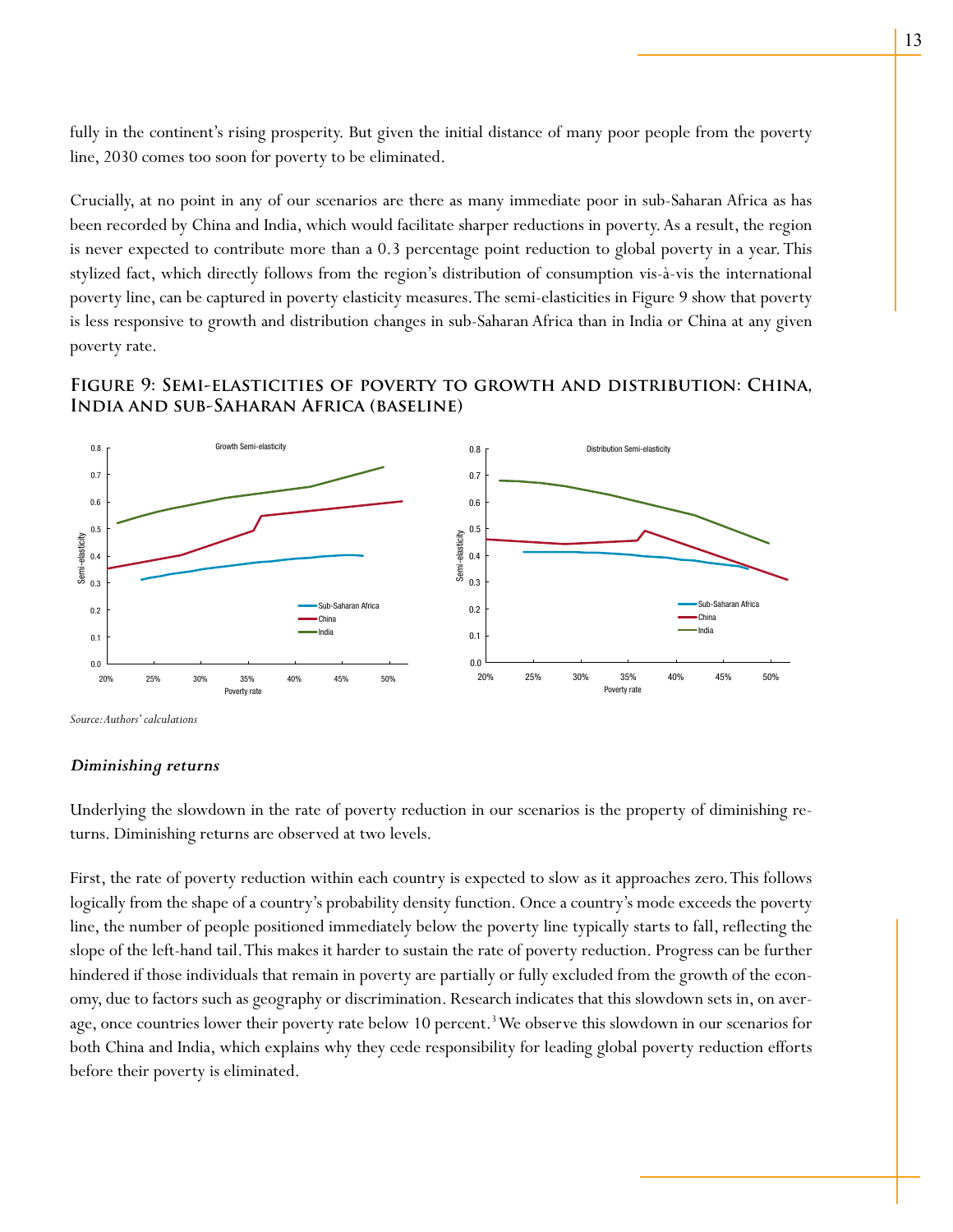Second, as global poverty approaches zero, it becomes increasingly concentrated in countries where the record of and prospects for poverty reduction are weakest. Today, a third of the world's poor live in fragile states but this share is set to rise to half in 2018 and nearly two-thirds in 2030 according to our baseline scenario (Figure 10). Most of these countries can be found in sub-Saharan Africa, which explains why some of its poor appear to be cut off from progress in our baseline scenario.

# **Figure 10: Number of people in poverty: fragile states versus stable countries, official estimates and baseline scenario, 1990-2030**



*Source: Authors' calculations*

Moreover, there are reasons to suspect that the prospects for fragile states implied by our baseline may paint a picture that is too sanguine. The consumption projections that provide a foundation for our scenarios cannot adequately account for the negative shocks countries may face in the future—a possibility that is, by definition, heightened in fragile environments. Furthermore, the countries where our data is most patchy are among the most fragile in the world. There are five countries in the developing world with populations of more than a million people each for which we have no country data and so we rely instead on regional aggregates: Eritrea, Myanmar, North Korea, Somalia and Zimbabwe. Each of these countries is likely to contain large numbers of poor people.<sup>4</sup>

One of the implications of China, and then India, initially leading the charge on global poverty reduction is that while global poverty aggregates are today dominated by these two nations, poverty will likely be spread more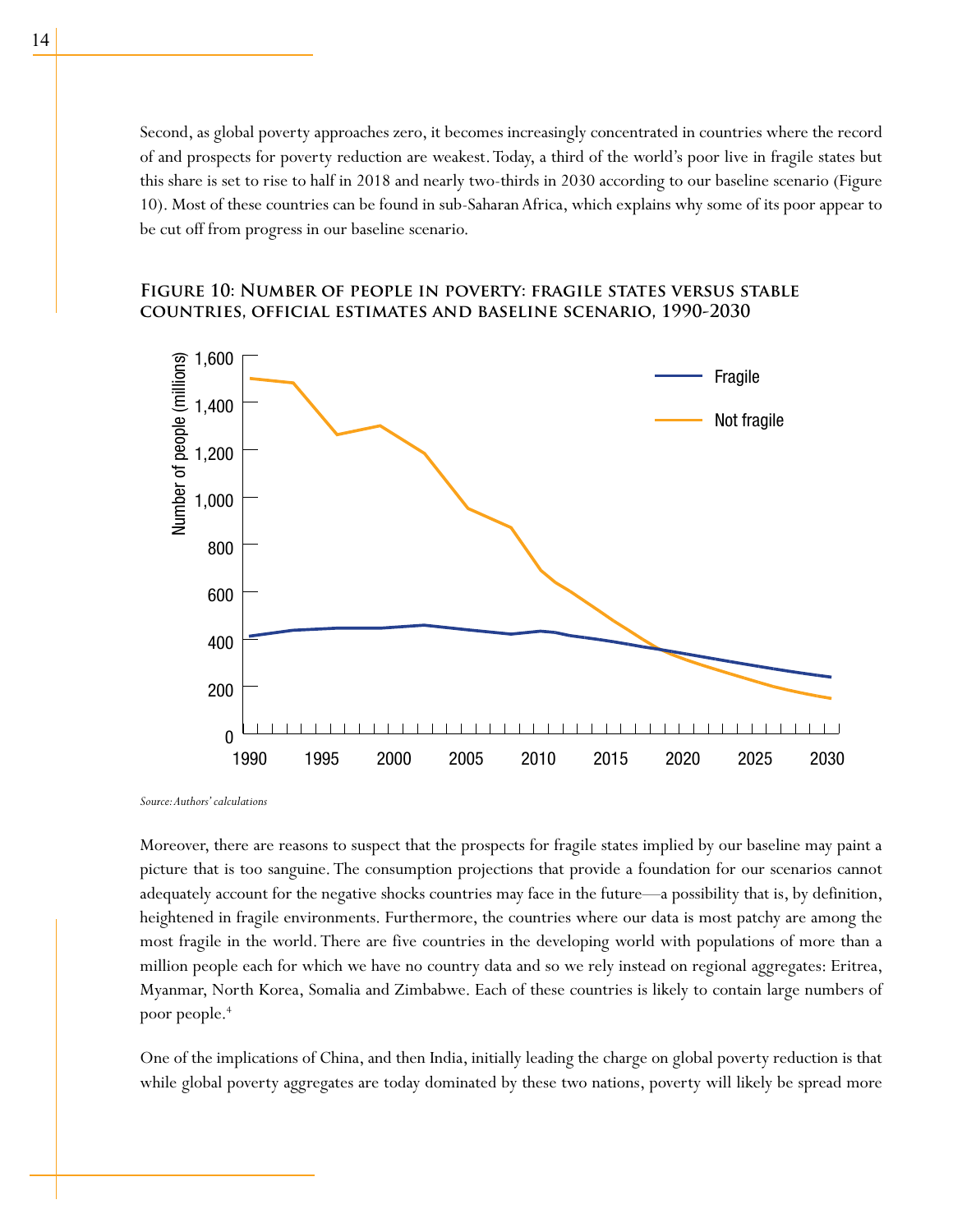thinly across countries in the future. This may give the impression that the determinants of progress on global poverty will shift from country-specific factors to broader global economic prospects. The opposite is likely true. As poverty numbers near zero, the fortunes of individual fragile states will become increasingly critical to attaining further progress. Success will depend on how many fragile states can be brought onto a more stable and prosperous trajectory. The prospects for this are exceedingly hard to judge.

# **Conclusion**

The goal of ending extreme poverty within a generation is both noble and exhilarating. At first glance, all that is required to achieve this objective over the next 20 years is a repetition or continuation of whatever transpired in the previous 20. Yet the events of the last 20 years were anything but uniform and cannot be simply replicated. To the extent that they can be—namely, matching the same record on growth and distribution change across the developing world—even this will not sustain the trend rate of global poverty reduction. Today we face a different set of challenges in furthering progress against poverty, which demand a different set of solutions.

Promisingly, the immediate future offers tremendous potential for recording progress. With the global mode located at the poverty line, equitable growth can lift hundreds of millions more out of destitution. India is well placed to take up the reigns from China and drive global poverty reduction over the coming decade. But soon after, sustaining the rate of global progress will become increasingly hard. Further reductions in global poverty will no longer be accounted for by individuals who today are nearest the poverty line in countries enjoying growing prosperity, but by those who currently stand furthest from the line in environments where the prospects for sustained improvements in living standards are most tenuous.

There is no magic ingredient for eliminating poverty. Rather it hinges on a complex recipe: better than expected consumption growth and distributional trends in favor of the poor; country-by-country progress in transitioning fragile and conflict-affected states onto a stable path; strengthening the resilience of vulnerable households and economies to other kinds of shocks; the incorporation of isolated or excluded sub-national populations into the orbit of their economies; more deliberate and efficient targeting of the poor, including the poorest of the poor, at a country and sub-national level.

While the future trajectory of global poverty is impossible to predict, our understanding of what it will take to eliminate poverty is growing. The challenge for the global community is to seize this knowledge so that the dream of achieving a poverty-free world becomes a reality.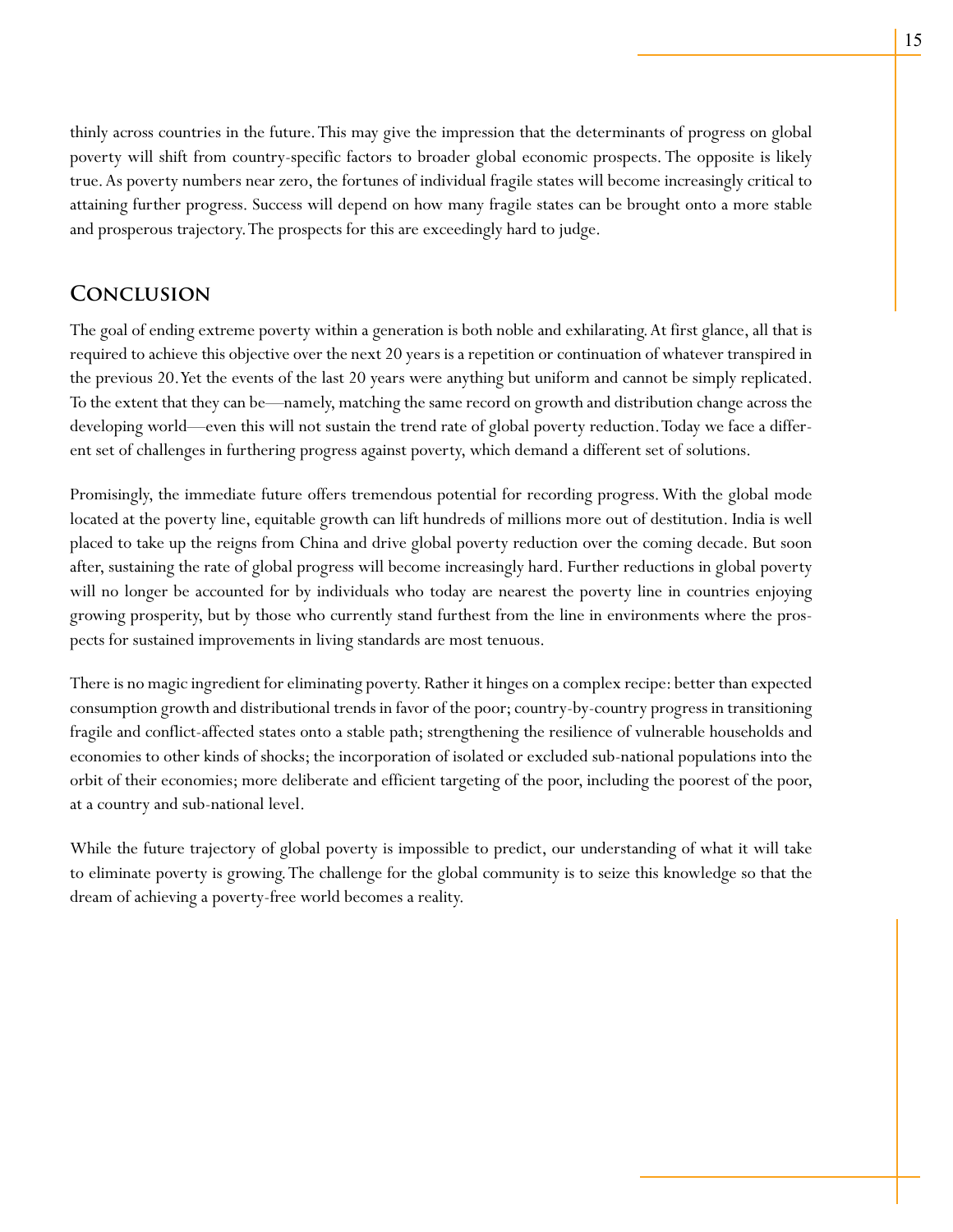# **Technical Appendix**

# *Framework*

The following methodology was employed for 126 of the 129 developing countries for which the World Bank provides household survey data on the PovcalNet database. Three countries—Marshall Islands, Micronesia and West Bank and Gaza—were excluded from our analysis due to the absence of projections for consumption growth.

We treat income surveys the same as consumption surveys, other than where explicitly stated. All references to consumption hereafter therefore refer to income for countries who adopt income surveys. In countries that have administered both consumption and income surveys, our analysis is based on consumption surveys alone.

Following the World Bank, we scale up our results at a regional level to account for the population of missing countries. Hence, the poverty rate in a country with no survey data is assumed to be the same as the regional average based on the available country coverage in that region. This allows our scenarios to be seen as a continuation of official estimates.

The accuracy of our analysis relies, inter alia, on the quality of the underlying data. Chandy (2013) provides a review of the weaknesses in global poverty aggregates. We would especially highlight the sensitivity of our results to updated PPP estimates from the 2011 International Comparison Program, which are due for release later this year.

# *Baseline scenario*

Our baseline scenario comprises poverty estimates for each country between 2010 and 2030, using the global poverty line of PPP\$1.25 a day. Country poverty estimates in a given year are derived from two pieces of information: the mean level of consumption per capita; and the distribution of consumption around the mean.

Initial consumption levels are drawn directly from the most recent survey estimates available for each country, published on the World Bank's poverty data repository, PovcalNet. Consumption levels for subsequent years up to 2030 are obtained by applying private consumption growth estimates and projections from the Economist Intelligence Unit (EIU) to initial survey levels. Where projections are incomplete or missing, we supplement with GDP growth projections from the IMF's World Economic Outlook (WEO) database until 2017 and assume a four-year moving average from thereafter.

Given the well-documented discrepancy between national accounts and survey-based measures of consumption growth, we apply a discount to EIU and WEO growth estimates before applying them to survey-based consumption levels. Our discounts are obtained by running a regression of average annual survey consumption growth (between each pair of consecutive surveys from the same country) on average annual national accounts private consumption growth over the corresponding period. Following Deaton (2005), our regression is population weighted. Following Ravallion (2003), separate regressions are run for countries that conduct consumption and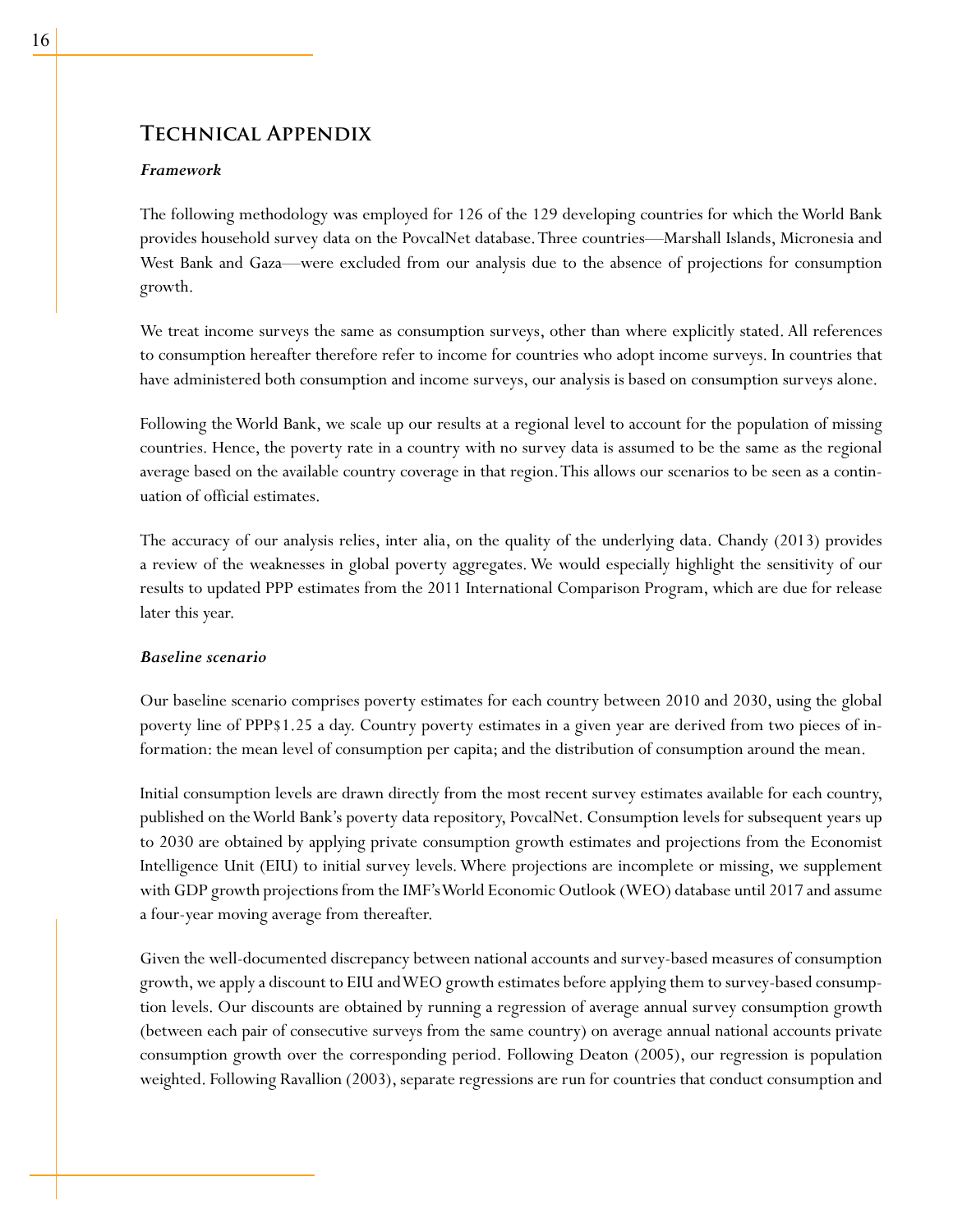income surveys. Outlier observations that  $exceed +/-5$  standard deviations are excluded from the regression. The coefficient on the independent variable, and therefore our discount, is 0.81 for consumption surveys and 0.91 for income surveys.

The discrepancy between national accounts and survey-based measures of consumption growth is particularly egregious for India. Given its importance to global poverty aggregates, and following the precedent set by the World Bank, a separate discount is calculated for India. This is obtained by taking the geometric mean of the ratio of annual survey consumption growth to annual national accounts private consumption growth for each period bookmarked by two surveys. This generates a discount of 0.54.

The use of a common discount across countries (other than India) does not imply that the relationship between national accounts and survey-based measures of consumption growth is uniform and stable. On the contrary, we are limited to this broad-brush approach by our inability to discern the relationship more clearly across countries and over time.

Distribution data is similarly obtained from the most recent survey for each country. Since changes in distribution over time follow no discernible trend and have no established correlates, we assume the distribution of consumption in each country remains unchanged in our baseline.

To obtain poverty estimates, we follow the method described in Datt (1998) and employed by the World Bank. In this method, parameter estimates are obtained for two functional forms of the Lorenz curve (general quadratic and beta), headcount ratios are then calculated using each curve, and a choice is made between the two results depending on which Lorenz curve is valid or which performs better on a goodness of fit measure.

Headcount ratios are converted into headcounts using the United Nations' medium variant population projections. Since China, India and Indonesia conduct separate surveys for rural and urban areas, we develop our poverty estimates for rural and urban areas separately for these countries, and use the UN's urbanization projections to derive future rural and urban populations.

For Afghanistan, Mongolia and Uzbekistan, no PPP estimates are available. For these three countries, we derive initial values of per capita consumption in PPP dollars using survey distribution data and the reported poverty rate against the national poverty line, by assuming the national and international poverty line are the same.

## *Alternative scenarios*

Our alternative scenarios for consumption growth assume that the projections used in our baseline for each country are consistently wrong in one or other direction by 2 percentage points each year. The 2 percentage point figure is based on the differences we observe historically between forecasts and reported growth data. Specifically, we examined the errors between estimated GDP growth and reported GDP growth over more than a decade of IMF projections published in the WEO. The average absolute population-weighted error observed in one-year forecasts is 2.1 percentage points.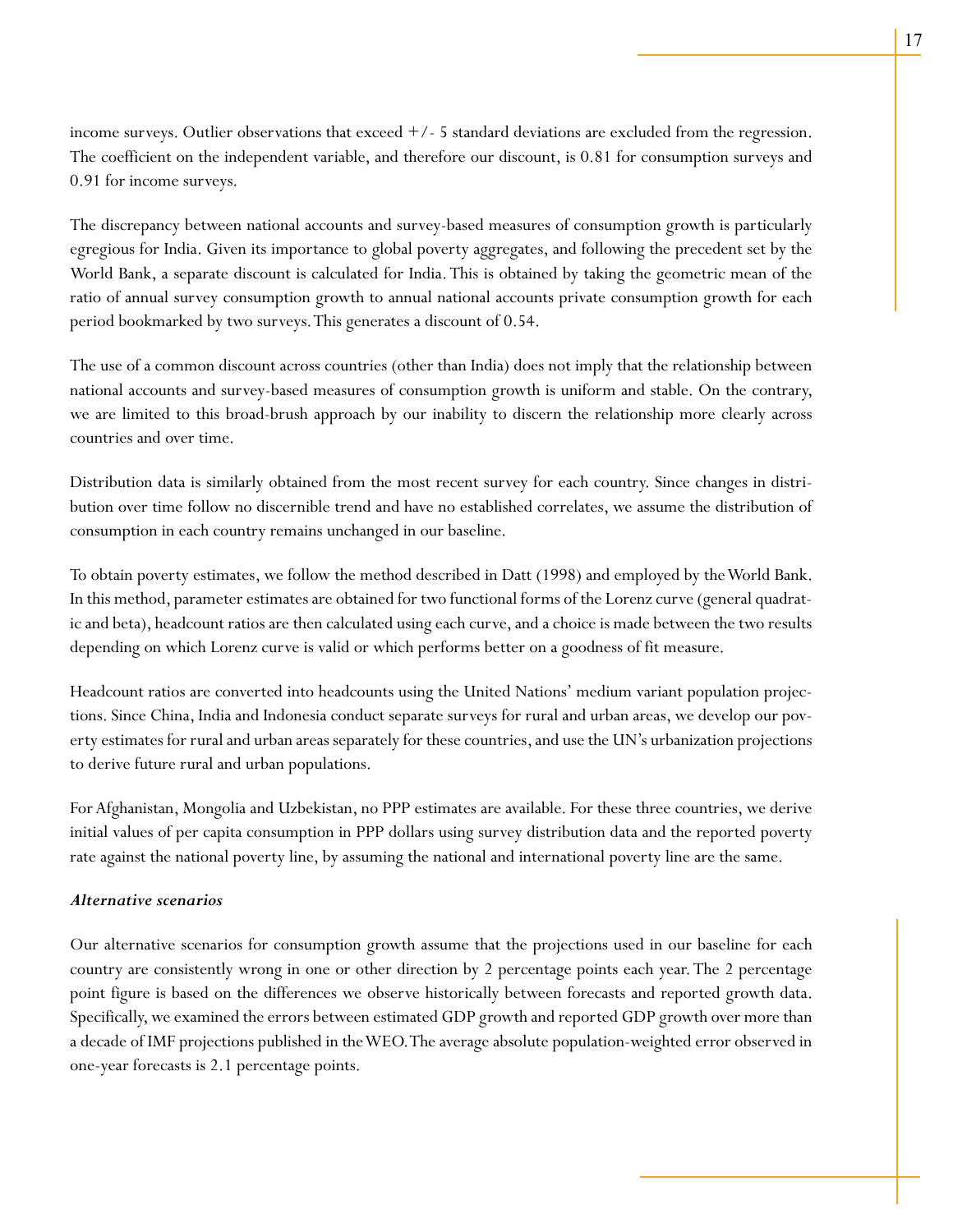The absence of data prevented us from analyzing historical EIU projections; consumption projections as opposed to GDP projections; and the accuracy of longer term projections. Regarding the latter, we recognize that shortterm errors are an imperfect proxy for capturing longer-term uncertainty.

Our alternative scenarios for distribution build on the work of Palma (2006). He submits that differences in the distribution of consumption, both across countries and within the same country over time, follow a stylized pattern and can largely be explained by the competition for shares of total consumption in each economy between the poorest 40 percent and the richest 10 percent of the population.

For our scenarios, we assume that the shares of total consumption held by the poorest 40 percent and the richest 10 percent in each country steadily shift in favor of one or other group between 2010 and 2030. To determine the size of these changes, we examine the scale of long-term distribution trends observed in historical data. We begin by taking the first and last survey available for each country and calculate the annual percentage point change in the consumption shares held by the poorest four deciles and the top decile respectively over the period. We turn these into absolute values, drop outliers, and then calculate the standard deviation separately for the poorest four deciles and the top decile. The standard deviations are 0.21 and 0.33 respectively. On this basis we alter the consumption shares of the two groups in increments of a quarter of a percentage point per year. To ensure our scenarios remain plausible, we apply a floor of 7 percent below which the collective consumption share of the bottom four deciles in any country cannot fall, and a ceiling of 60 percent above which the consumption share of the top decile cannot rise. As a point of comparison, this brings about an increase or decrease in the gini coefficient for each country over the 20 year span of our scenarios of, on average, 7 percentage points.

## *Probability density functions*

To generate probability density functions, we follow the method outlined in Sala-i-Martin and Pinkovskiy (2009) and Quah (2002).

We begin by assuming that consumption in each country is lognormally distributed. This means that the distribution of consumption can be fully explained by two parameters: a scale parameter and a location parameter. The scale parameter is derived from a country's gini coefficient, which we obtain from the Lorenz curve, following Datt (1998). The location parameter is a function of the scale parameter and the consumption mean. The probability density function can then be directly estimated.

Since the methodology for creating probability density functions assumes distribution lognormality for each country, but the methodology for generating our scenario estimates doesn't, the two do not precisely correspond.

Probability density functions for countries with separate rural and urban surveys, regions, and the world are obtained by aggregating individual probability density functions weighted by population.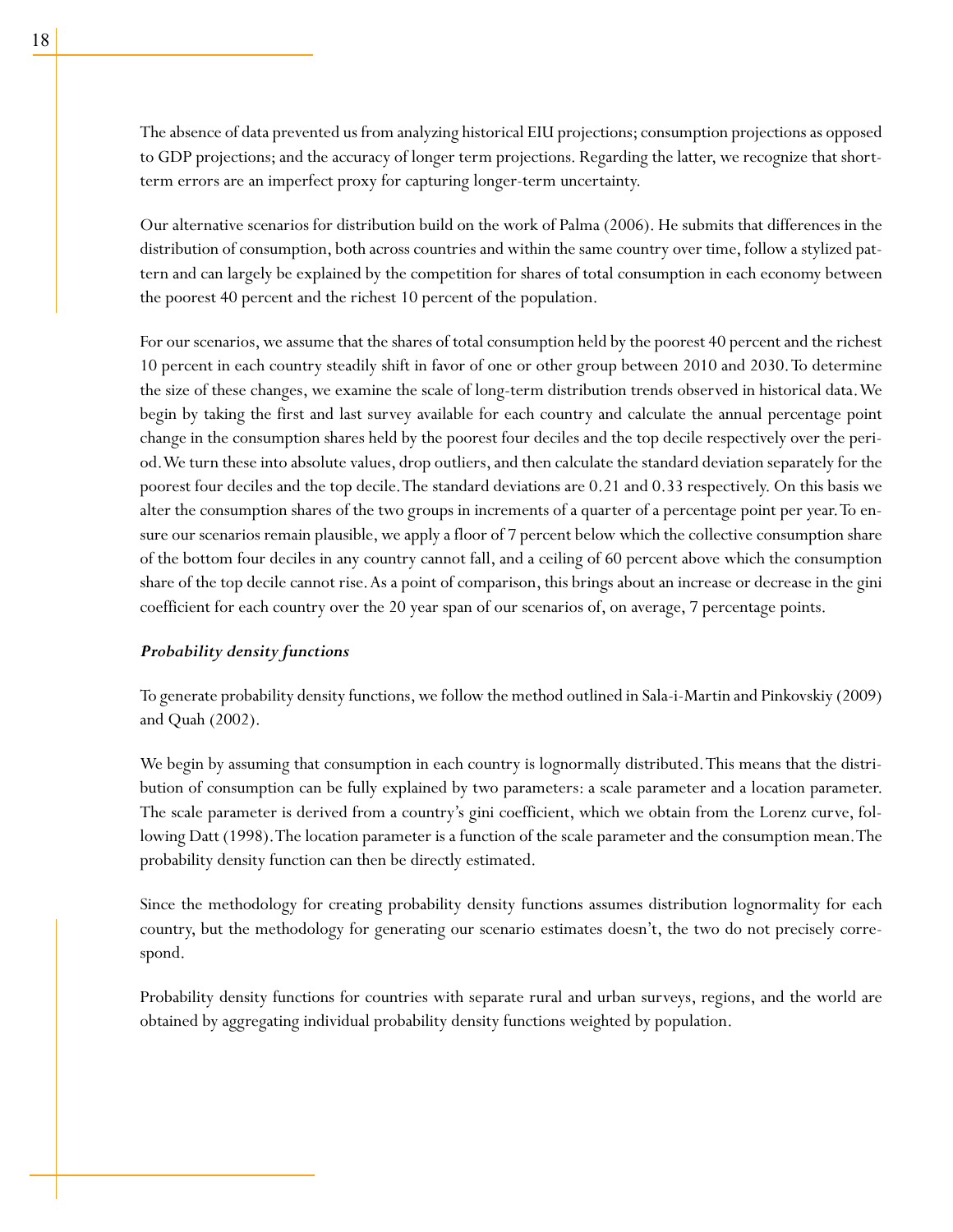# *Semi-elasticities*

Semi-elasticities capture the responsiveness of absolute (or percentage point) changes in poverty to growth and distributional change. To obtain these, we follow the methodology outlined in Klasen and Misselhorn (2007). As with probability density functions, we require the assumption that consumption is lognormally distributed in each country. Semi-elasticities can then be straightforwardly derived from the consumption mean, the poverty line, and the standard deviation of the distribution which is calculated from the gini coefficient.

The same caveat applies as above for the assumption of distribution lognormality.

Semi-elasticities for countries with separate rural and urban surveys and regions are obtained by averaging semi-elasticities weighted by population.

# *Fragility classification*

Our classification of fragile states follows the unofficial methodology employed by the OECD (2013), which combines the list of "alert" countries on the Fund for Peace's Failed States Index and the harmonized World Bank and Asian Development Bank's list of fragile and post-conflict countries. Classification is assumed to remain unchanged across years.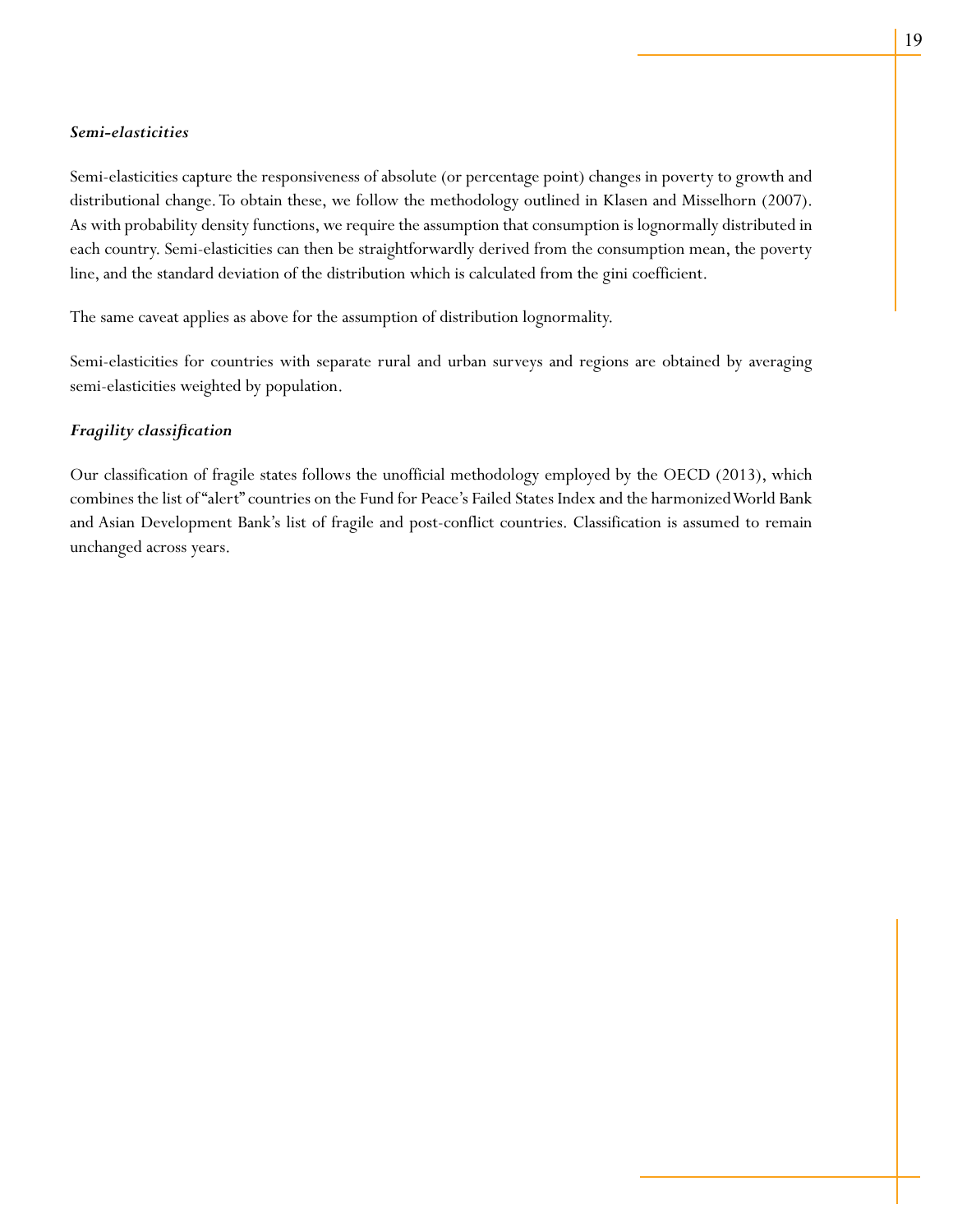# **ENDNOTES**

- 1. TED Talk, February 2013
- 2. Reality is slightly more complex than this. The patterns we describe capture net changes in consumption patterns, masking more varied changes in the fortunes of specific individuals. Evidence suggests that for every four people who move out of poverty, three fall back, on average, whereas in our analysis this would be illustrated simply by a reduction in poverty of one person. This "churn" is an important characteristic of poverty dynamics but does not directly affect our analysis.
- 3. Ravallion, 2012
- 4. In our methodology, the poverty rate in countries with no survey data is assumed to be the same as the regional average based on the available country coverage in that region. We suspect that this underestimates the prevalence of poverty in at least four of these countries.